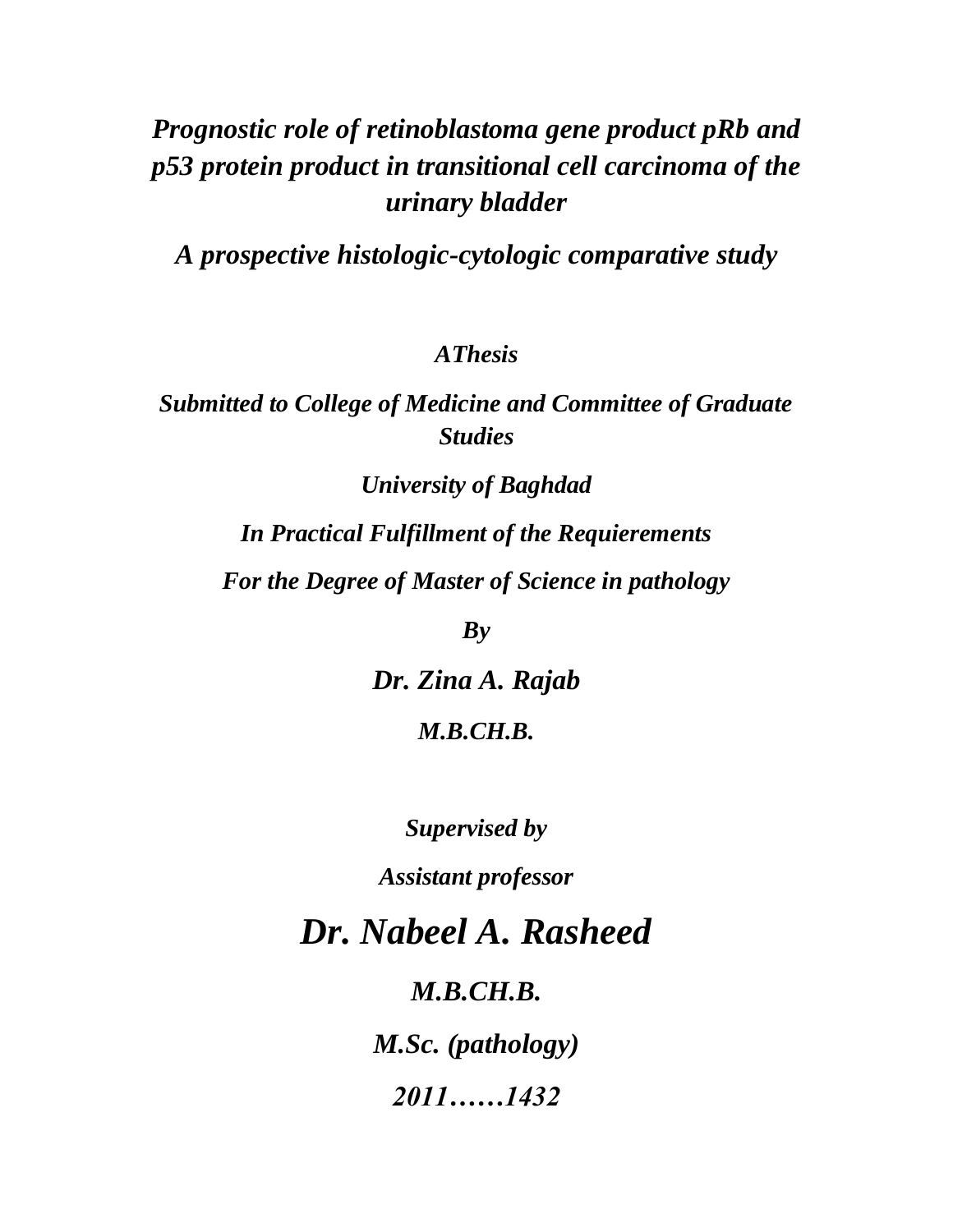### **Summary**

# **Background:**

 Bladder cancer is a common malignancy. Worldwide, it is the seventh most prevalent cancer, accounting for 3.2% of all malignancies. In Iraq as registered by Iraqi cancer registry transitional cell carcinoma is the most common malignancy (58.45%) of all urinary bladder malignancies, it is currently ranks third among the commonest ten cancers. The Male gender seems to bear this problem than females in that it is the second most frequent cancer in males and ninth one in females.

 Mutations involving the *P53* gene result in the production of an abnormal protein product that is incapable of cell cycle arrest and hence the cells with damaged DNA continue through the cell cycle to proliferate forming abnormal daughter cells & eventually a malignant neoplasm. It has been found that the mutant *RB* is responsible not only for the retinoblastoma; the survivors of this cancer are prone to develop a variety of second primary extra-retinal tumors including genitourinary carcinomas.

## **Aim of the study:**

- **1.** To determine the sensitivity & specificity of urine cytology as a diagnostic tool of bladder cancer through comparing the results with their respective histopathological diagnosis; the latter being our reference of the final diagnosis.
- **2.** To study immunohistochemical expression by the transitional cell carcinoma of
	- a. *Rb* gene through its protein product pRb
	- b.  $P^{53}$  gene through its protein product
- **3.** To correlate between the results of such expressions & other well known prognostic and risk factors of bladder transitional cell carcinoma, like grading, smoking, drinking, family history, tumor size etc.

# **Patients and methods:**

 In this prospective study, the patients were recruited at the urosurgical department/Surgical Subspecialties Teaching Hospital from November2009 through July 2010.

 **Eighty four** patients were enrolled in this study; they were suspected of having bladder carcinoma. The work up included

- 1. Full history
- 2. Full clinical examination

3. Urine samples were collected for cytological examination

4. Surgical samples were collected from **fifty one patients** for histopathological evaluation; the samples represented either endoscopic cup biopsy, transurethral resection of the tumor (TURT), or radical cystectomy.

5. Sections obtained from the above samples were stained with the conventional hematoxylin and eosin stain.

6. Immunohistochemical staining for P53 and pRB were applied for **thirty two** patient samples.

## **Results:**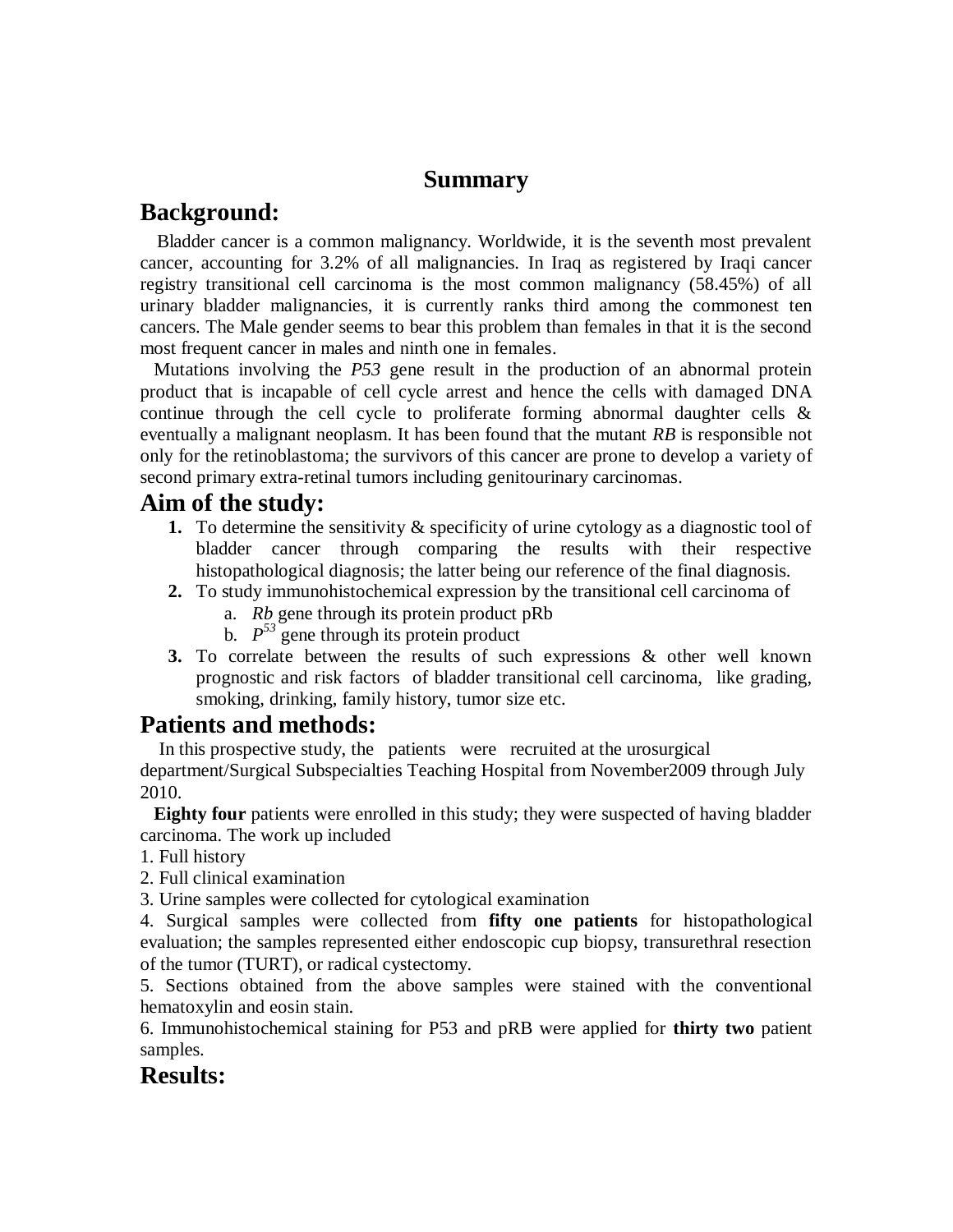All the results were calculated for the 32 patients, the mean age was (60.2) and the age ranged from (28-85 years). Male to female ratio was 2.2/1.

 Nineteen (59%) were smokers; most of them patients smoked 11-20 cigarettes/ day, through 31-40 years.

 Fourteen patients had UTI, while only 5 patients had bladder stone, 4 patients had positive family history of TCC, and 4 patients only confessed drinking alcohol. Seventeen patients have had previous documented history of the same tumor. Fourteen patients had low grade tumor and the remaining had high grade tumor. Eighteen patients lie in the category T1a according to TNM staging system.

 The carcinoma of two patients out of the total 32 showed negative pRb intensity and percentage scores, while 6 of the patients showed negative  $p<sup>53</sup>$  intensity and percentage scores, the remaining cases lies in other different scores.

 For the urine cytology the positive cases for malignancy was (53.6%) among the 84 patients. However, in the 32 patients with histologically proven TCC; a positive urine cytology smears was documented in 78.1% of the cases.

In this study we had 51 cases had both cytological and histological examination. **The specificity** of urine cytology in this study was **(93%)**, while **the sensitivity** of urine cytology in this study was **(84%)**.

## **Conclusions:**

**1.** Tumor grade was correlated with tumor stage; however it showed no correlation with age, gender, smoking, and history of UTI, family history of TCC, bladder stones, and recurrence of the tumor.

**2.** PRb intensity and percentage scores were correlated to each other and to tumor grade and stage, except for pRb intensity showed no correlation with tumor grade.

**3.** P<sup>53</sup> intensity and percentage scores were correlated to each other and to tumor grade and tumor stage, which mean p53 over expressed in higher grade and stage.

**4.** Urine cytology showed high specificity if correlated to histopathological examination, but it less sensitive.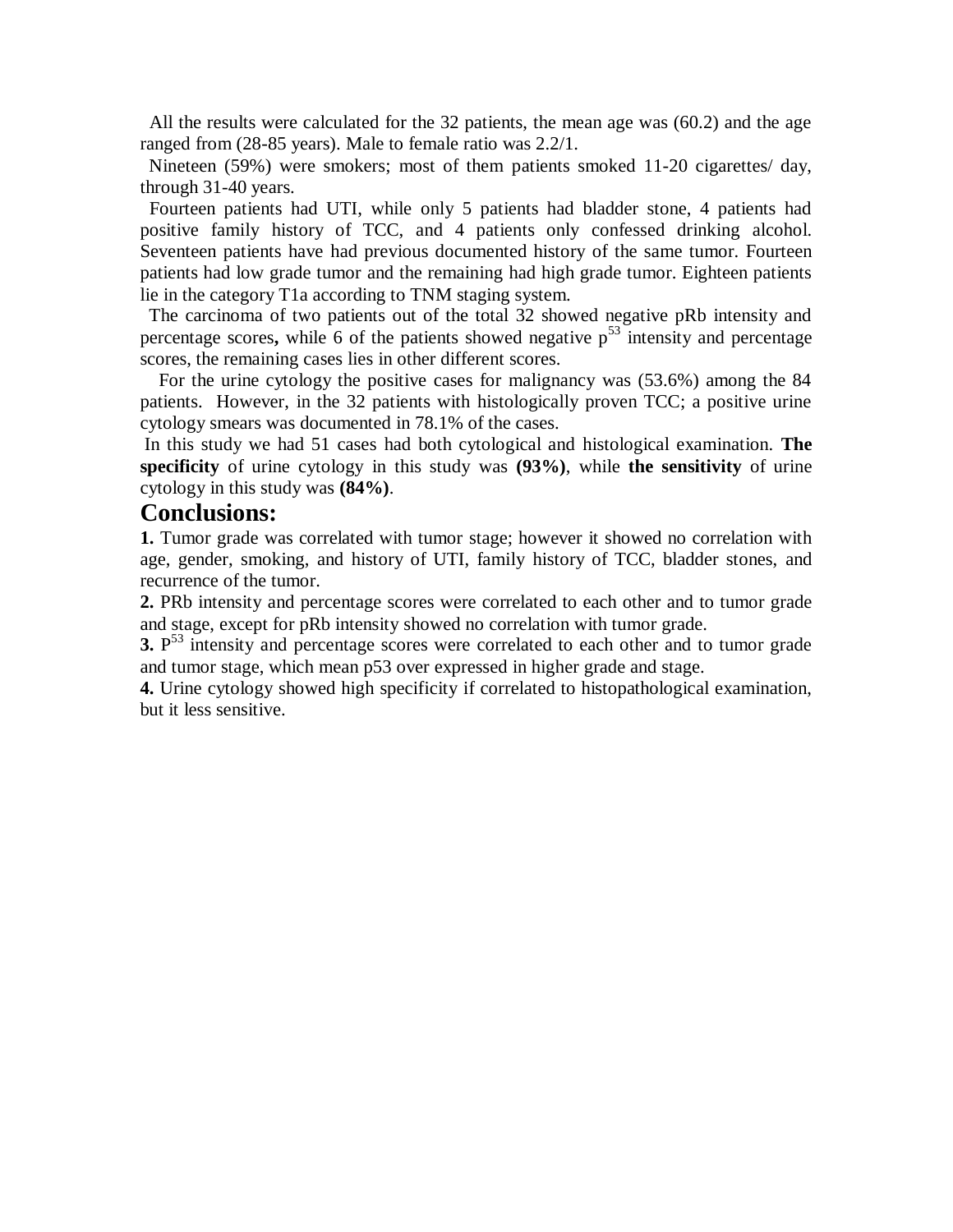#### **الخالصة**

#### **الخلفية:**

ان سرطان المثانة الخبيث هو من اكثر سرطانات المجاري البولية انتشار ا في كل العالم اذ انه يحتل المرتبة السابعة بين كل السرطانات في العالم بنسهة 3.2 % من بين كل السرطانات.

في العراق كما هو مسجل في وزارة الصحة العراقية من قبل لجنة احصاء السرطانات ان سرطان المثانة الخبيث الاكثر شيوعا من بين كل سرطانات المجاري البولية اذ يشكل نسبة 58.45 % من بين سرطانات المجاري البولية, ويحتل المرتبة الثالثة من بين السرطانات العشرة الاكثر شيوعا بالعراق حيث يحتل المرض المرتبة الثانية بين الذكور والمرتبة التاسعة ببن النساء.

ان اختلاف الجين 53 يؤدي الى انتاج بروتينات غير طبيعية الذي يعطل توقف دورة الخلية المنظم الذي يؤدي بدوره الى تجمع DNA المحطم مما ينتج خلايا جديدة غير طبيعية تؤدي بدورها الى نموالخلايا السرطانية. ولقد وجد ان اختلاف الجين RB لا يؤدي الى الاصابة بسرطان الشبكية فقط ولكن يتعدى الى اعضاء اخرى خار ج الشبكية والمجاري البولية والمثانة خاصة واحدة من هذه الاعضاء

ٌعد سرطان المثانة من اكثر السرطانة تكررا لالصابة, وبالرغم من هذا فانه من السرطانات المقدور على عالجها مع الاحتفاظ بالعضو فالاغلبية اما يتكرر المرض او يتطور وينتشر.

#### **الهدف من الدراسة:**

1. الوصول الى حساسية ودقة الفحص الخلوي مقارنة بالفحص النسيجي الذي سنعتبره المرجع للمقارنة. 2. تقويم (P53)و (pRb) في سرطان المثانة من خلال طريقة الواسم المناعي النسيجي الكيميائي 3.مقارنة النتائج مع كل من العمر ,الجنس, التدخين, الاصابة بالتهاب المجاري البولية, تاريخ العائلة لهذا السرطان, حصى المثانة, درجة تطور السرطان وانتشاره.

#### **المواد وطرق العمل:**

للفترة من شهر تشرين الثاني 2009 الى شهر تموز 2010 عوين 84 مريضا يعتقد اصابتهم بسرطان المثانة و فحص البول الخلوي لجميع هذه الحالات ولكن 64 مريض فقط فحص ناظوريا تحت التخدير العام 51 مريض اخذت خزعات وعينات من المثانة و شكلت المكعبات الشمعية وقطعت وفحصت فحصا نسيجيا مصبوغة بصبغة الهيماتوكسلين و الايوسين 38 حالة شخصت بالسرطان ولكن من هذه الحالات اختيرت 32 حالة فقط صبغت بصبغتي الواسم الناعي (P53)و(pRb)

#### **النتائج:**

كان معدل عمر المرضى المصابين بسرطان المثانة ( 60,2) والاعمار تتراوح من (28 -85) سنة ونسبة الذكور الى االناث **2.2\1** , اما نسبة المدخنٌن بٌن المرضى كانت %59.4 و كان عدد المرضى المصابٌن بالتهاب المثانة 14 و 4 مرضى اعترفوا بتناولهم للكحول 3 مرضى كان لديهم احد بالعائلة مصاب بنفس الورم و 5 مرضى كان لديهم حصـي المثانة. سبعة عشر مريض سبق وان اصيبوا بنفس الورم. لا يوجد علاقة بين درجة تطور الورم وكل من العمر والجنس والتدخين والتهاب المثانة وتكرر الورم واصابة احد افراد العائلة وحصىي المثانة ,لكن العلاقة وجدت بين درجة تطور الورم وانتشاره.

مقارنة نسبة وقوة صبغة الواسم المناعي (P53)و(pRb) مع كل من درجة تطور الورم ودرجة انتشاره سجلت علاقة ايجابية عدا مقارنة قوة الواسم المناعي (pRb) مع درجة تطور الورم كانت علاقة سلبية.

في هذا البحث سجلت حساسية الفحص الخلوي بالمقارنة مع نتائج الفحص النسيجي 84% اما دقة الفحص الخلوي فكانت .%93

#### **االستنتاجات:**

1 درجة تطور الورم له علاقة بدرجة انتشاره ولكنه لم يسجل اي علاقة بجنس المريض او عمره او اصابته بالتهاب المجاري البولية او حصىي الكلية او تكرر الورم او اصابة احد من العائلة بنفس الورم.

.2شدة ونسبة الواسم المناعً لكل من (53P(و)pRb )ابدت عالقة ببعض وعالقة بكل من درجة تطور وانتشار الورم عدا علاقة شدة الواسم المناعي ( pRb) مع درجة تطور الورم كانت علاقة سلبية الذي يؤكد ازدياد التعبير المناعي لكليهما بتطور المرض وانتشاره.

3 دقة الفحص الخلوي كانت عالية بالمقارنة مع الفحص النتيجي لنفس المرضى لكن حساسية الفحص الخلوي كان اقل نسبة.